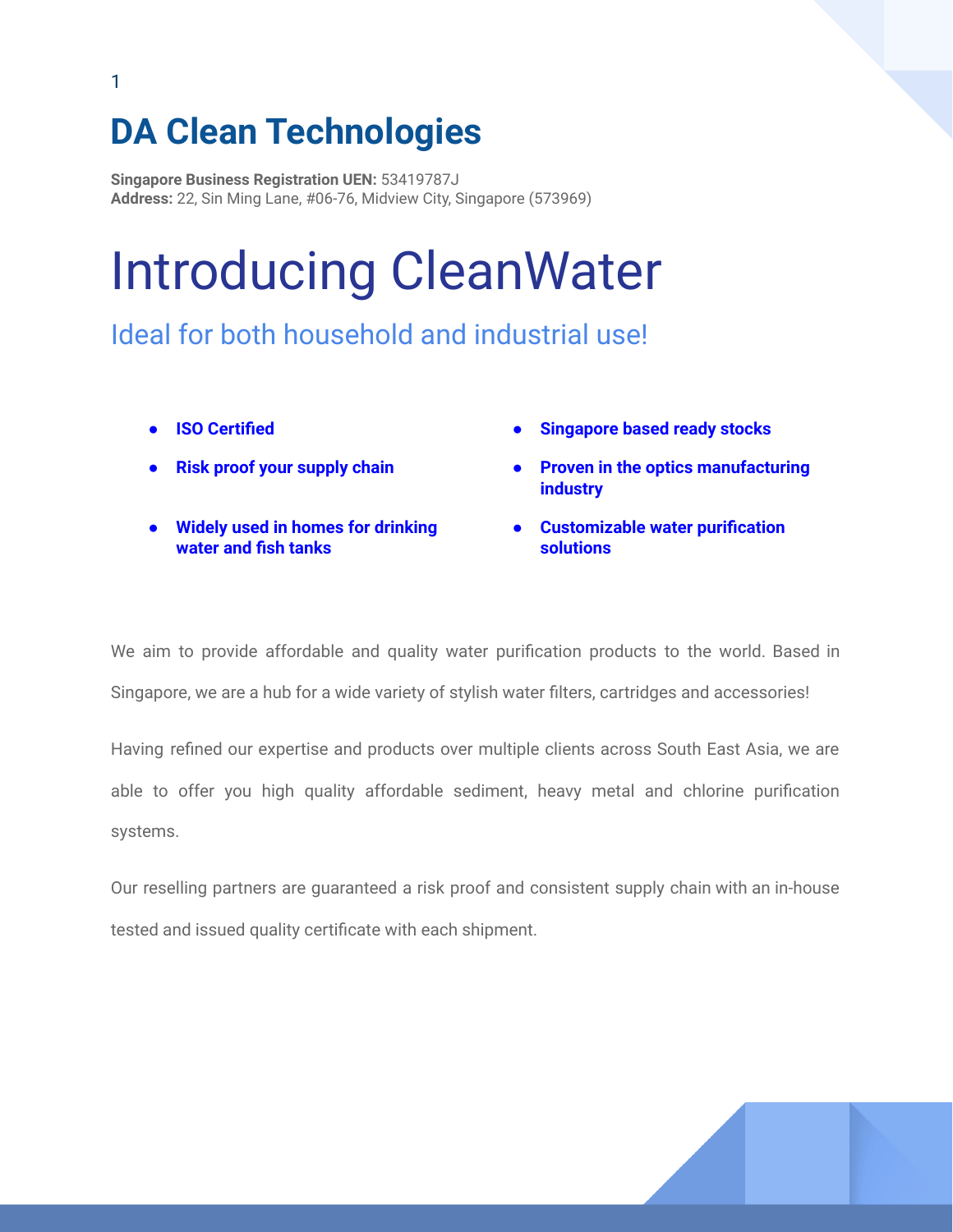### **Tap Filters**

A tap filter with food-grade certified 304 steel body that encapsulates a replaceable advanced Carbon Block (CTO) Technology filter cartridge. The double outlet configurations mean you can switch between normal and drinking water easily to extend the life span of the activated carbon cartridge. The box includes a simple screw-in universal adapter to fit any tap.

**Filter Housing Type:** Food-Grade 304 Steel Tap Filter Body

**Filter Type:** Carbon Block (CTO)

**Filter Material:** Activated Carbon

**Maximum Temperature:** 60 Degrees Celsius

**Filter Weight:** 500g



### **Contact Us!**

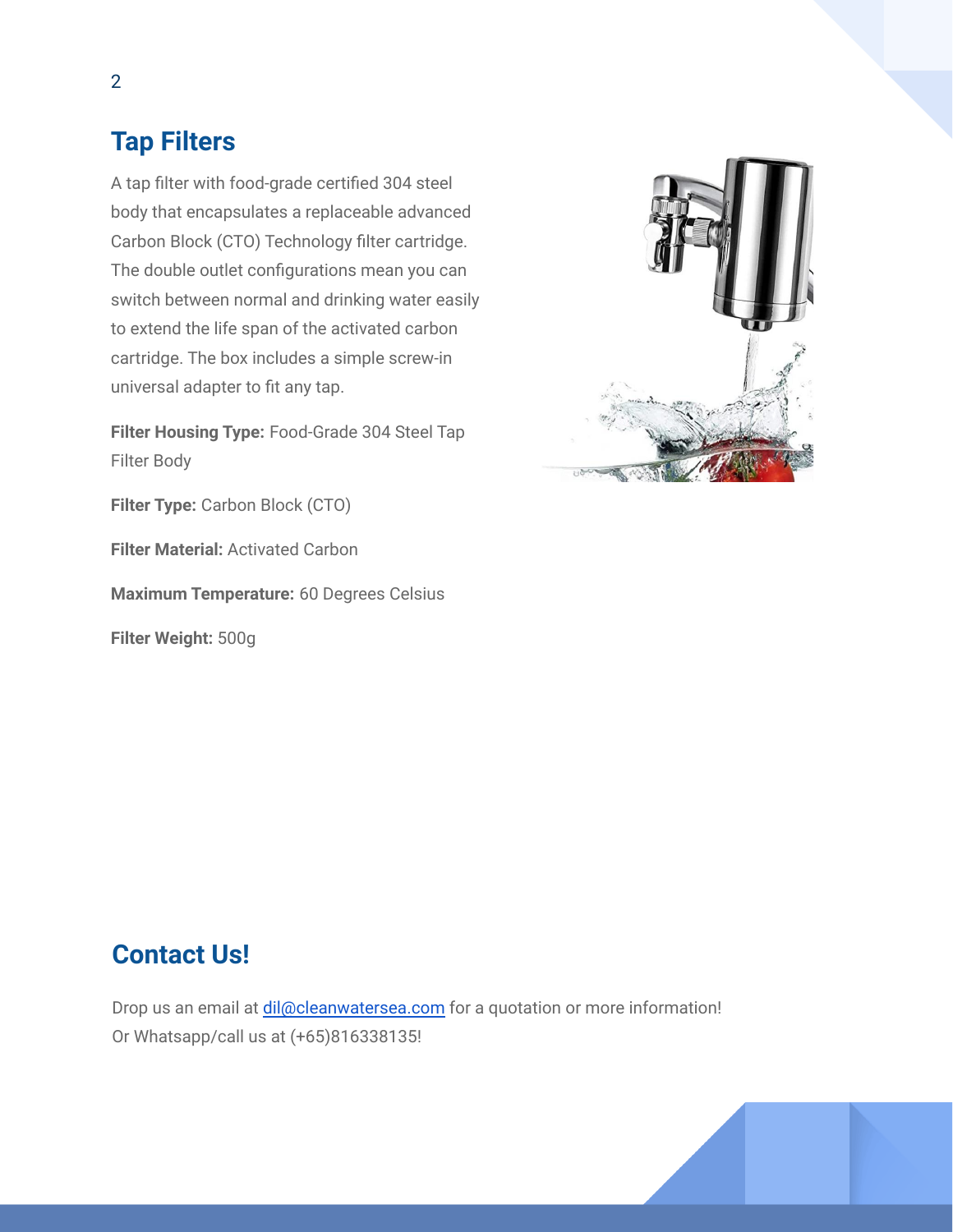

### **Sediment Cartridges**

Gets rid of suspended particles such as rust, dirt and other suspended particles.

**Filter Housing Type:** 10 or 20 inch

**Filter Precision:** 5 Micron or 1 Micron

**Filter Material:** Spun Polypropylene

**Maximum Temperature:** 60 Degrees Celsius

**Filter Weight:** 230g

#### **Certification**

☑️ ISO-9001 Certified Filter Cartridge ☑️ ISO-14001 Certified Filter Cartridge

☑️ Member of Water Quality Association

### **Contact Us!**

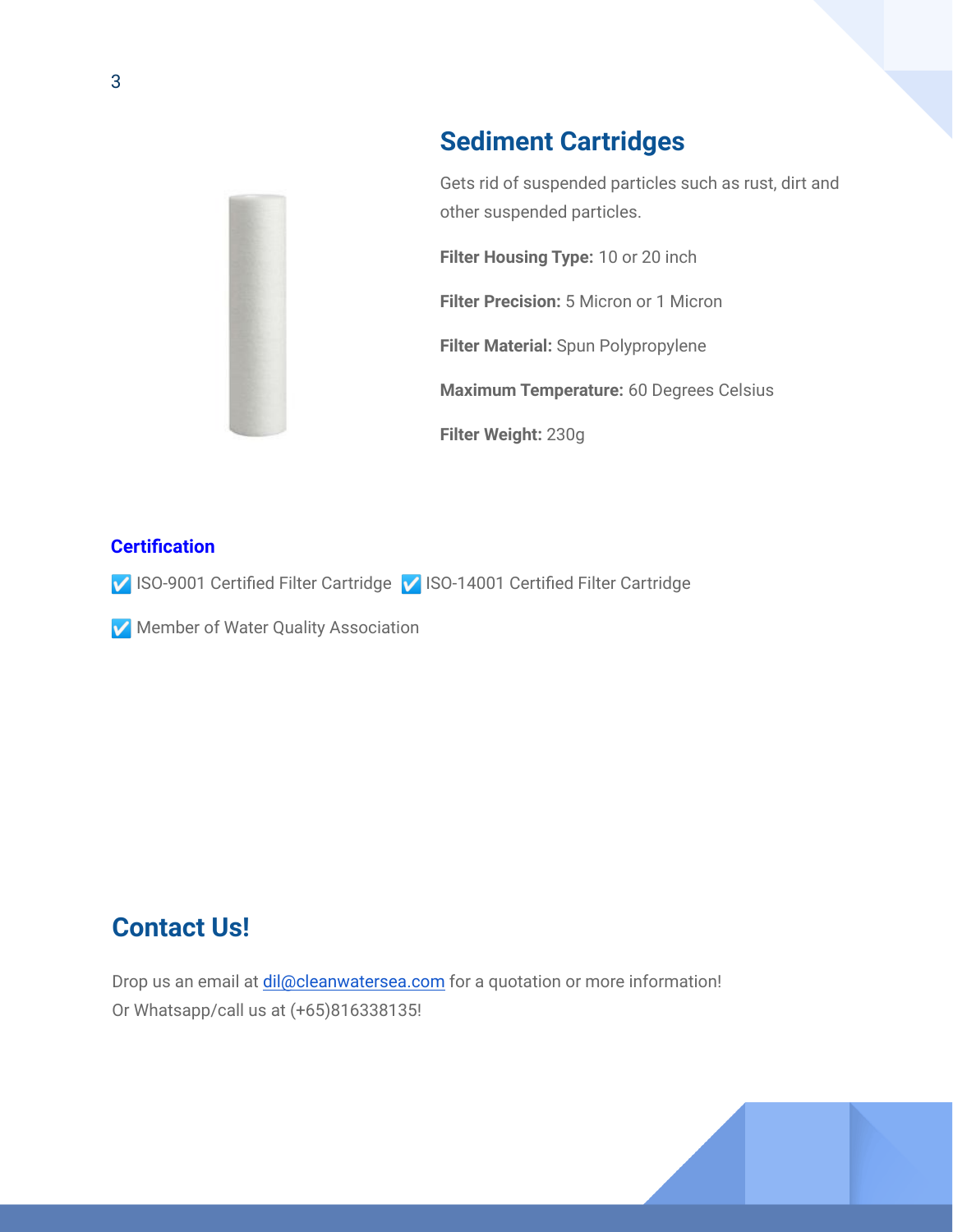### **Activated Carbon Cartridges**

An advanced activated carbon filter removes odors, chlorine and inhibits growth of all bacteria while removing heavy metals.

**Filter Housing Type:** 10 or 20 inch

**Filter Type:** Carbon Block (CTO) or Granulated Activated Carbon (GAC)

**Filter Material:** Activated Carbon

**Maximum Temperature:** 60 Degrees Celsius

**Filter Weight:** 230g



#### **Certification**

☑️ ISO-9001 Certified Filter Cartridge ☑️ ISO-14001 Certified Filter Cartridge

☑️ Member of Water Quality Association

### **Contact Us!**

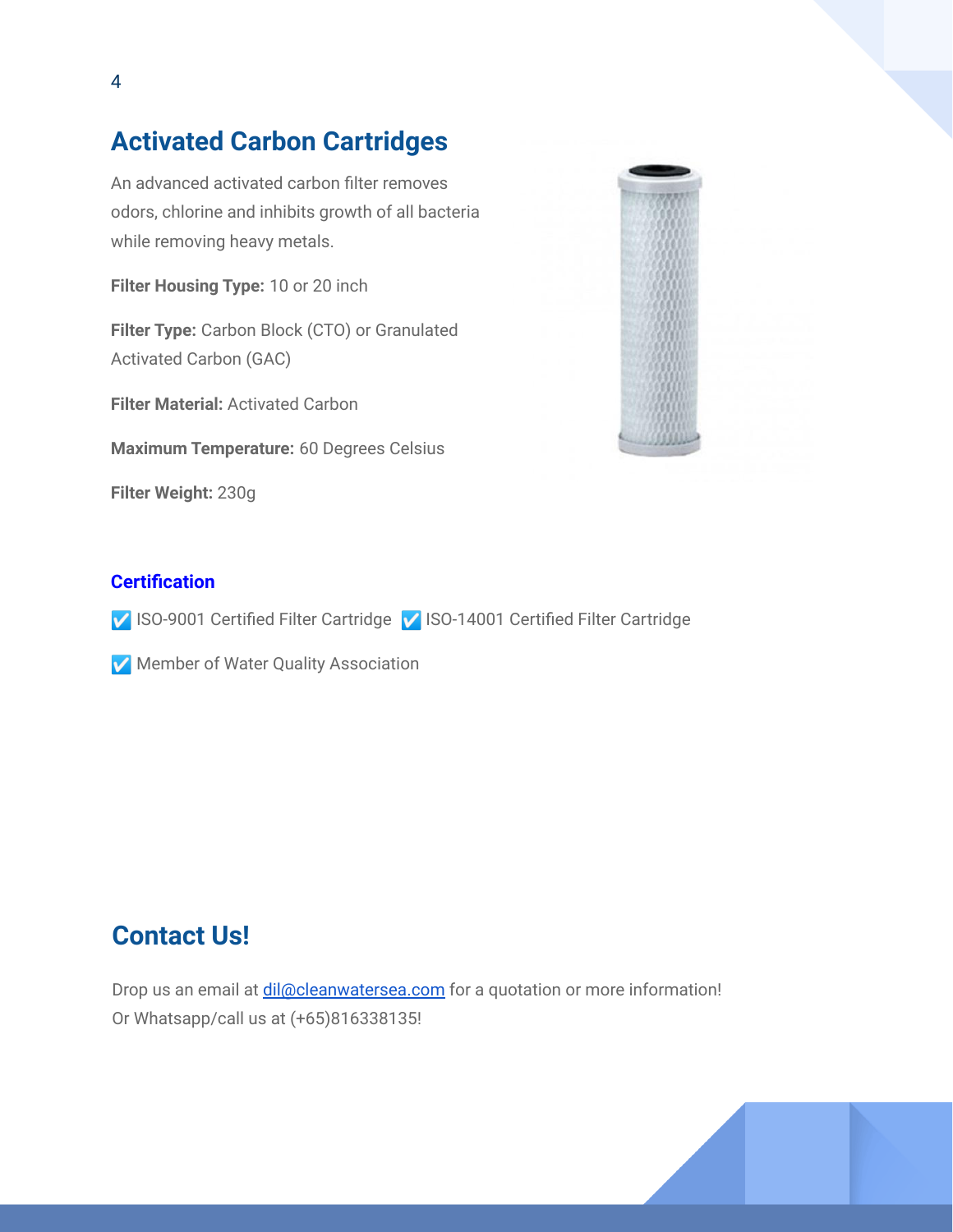

### **American Filter Products (AFP) Dual/Triple Stage Filters**

A convenient 02/03 stage filter that can be connected directly to the grid.

A primary filter gets rid of suspended particles while an advanced activated carbon filter removes odours, chlorine and inhibits growth of all bacteria while removing heavy metals. In triple stages filters, an additional tertiary filter of 1 micron ensures the complete removal of any left over suspended particles.

**Inlet/Outlet:** 1/2 inches

**Primary Filter:** Microfilter (10/20 inches, 5 micron)

**Secondary Filter:** Carbon Block (CTO) Cartridge (10/20 inches)

**Tertiary Filter (for 3 stage filters)**: Microfilter (10/20 inches, 1 micron)

**Pressure tested:** Certified leak proof up to 100Pa

#### **Certification**

- ☑️ ISO-9001 Certified Filter Cartridge ☑️ ISO-14001 Certified Filter Cartridge
- ☑️ Member of Water Quality Association

### **Contact Us!**